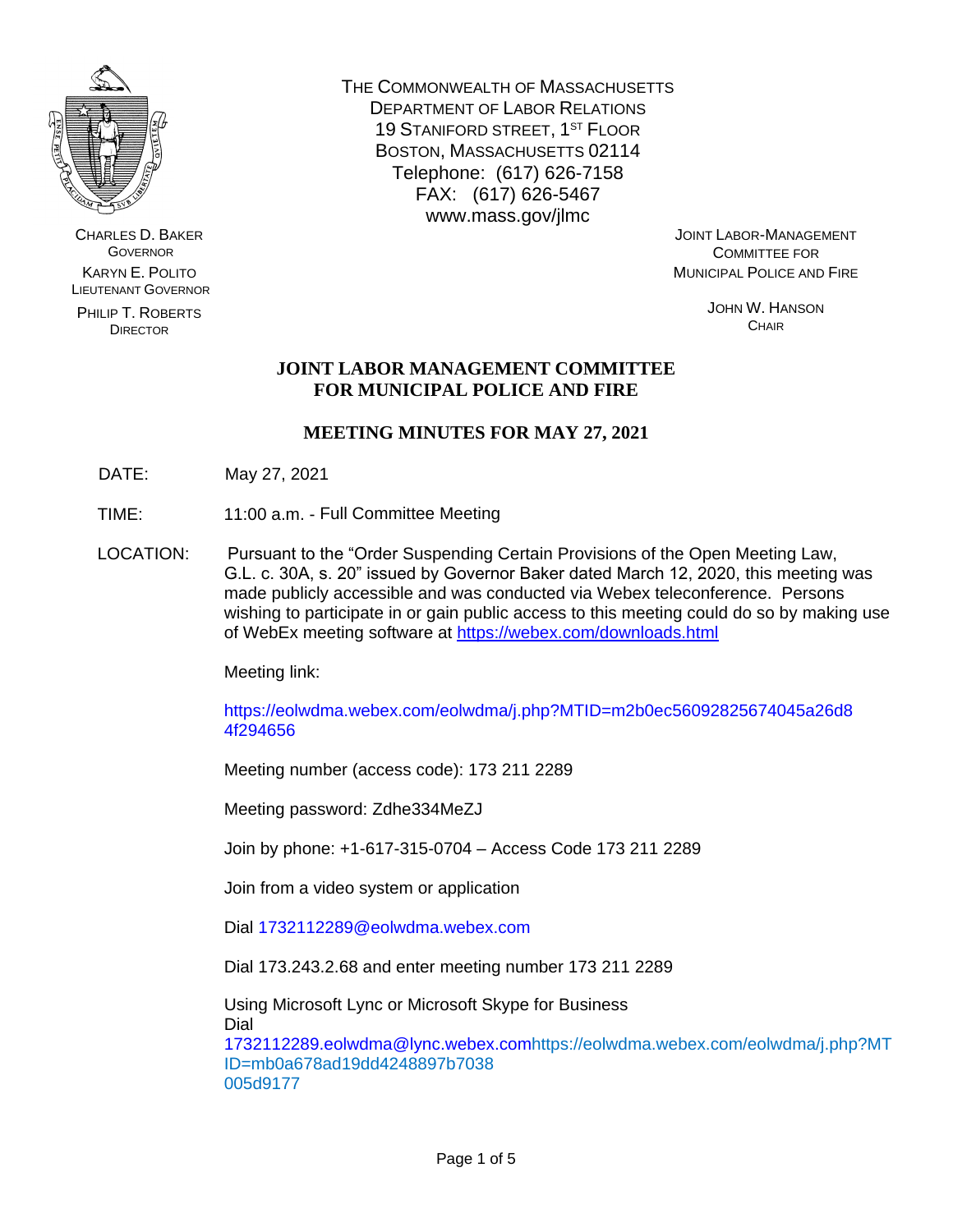**Committee Members Present:** Chairman Hanson; Management: Goldsmith, Ansaldi.

**Alternates Present:** Fire: Cross, Keene, Young; Police: Pedrini, T. Reddy; Nelson, Calderone; Management: McCall, Hayes, Bain, Aicardi.

**Staff Present:** Cummings**,** Driscoll**,** Hubley, Morgado.

**Others Present:** John Robertson (MMA).

### **OPEN SESSION**

Chairman Hanson called the meeting to order at 11:08 A.M.

The meeting was recorded by Chairman Hanson.

#### o *Administrative updates:*

o Vote to accept the full Committee meeting minutes from May 13, 2021.

**Motion by Cross, seconded by Goldsmith: to accept the minutes from the Committee meeting on May 13, 2021.**

**The Motion passed unanimously.**

#### o *Chairman's report:*

Chairman Hanson apprised the Committee of the move to 2 Avenue de Lafayette, Boston.

Chairman Hanson set the schedule for JLMC meetings through the end of 2021: June 10, July 15, August 19, September 9, September 23, October 7, October 21, November 18, December 16. Chairman Hanson called for a motion to set the JLMC meeting schedule for the remainder of 2021.

**Motion by Goldsmith, seconded by Cross: to set the Committee's schedule for the remainder of 2021 as follows: June 10, July 15, August 19, September 9, September 23, October 7, October 21, November 18, December 16**.

### **The Motion passed unanimously.**

o *Review and Act on the following Petition, Jurisdiction and Awaiting Funding List (AFL) Cases:*

| Case No.       | Organization      | <b>Mediator/Sr. Staff</b> | <b>Topic/Vote/Action</b> |
|----------------|-------------------|---------------------------|--------------------------|
| 1. JLM-21-8588 | Sturbridge Police | DC, DJM                   | Vote on Jurisdiction     |

Mr. Morgado briefed the Committee.

**Motion by Goldsmith, seconded by T.Reddy: to take jurisdiction in the case of the Sturbridge Police Association and the Town of Sturbridge, JLM-21-8588.**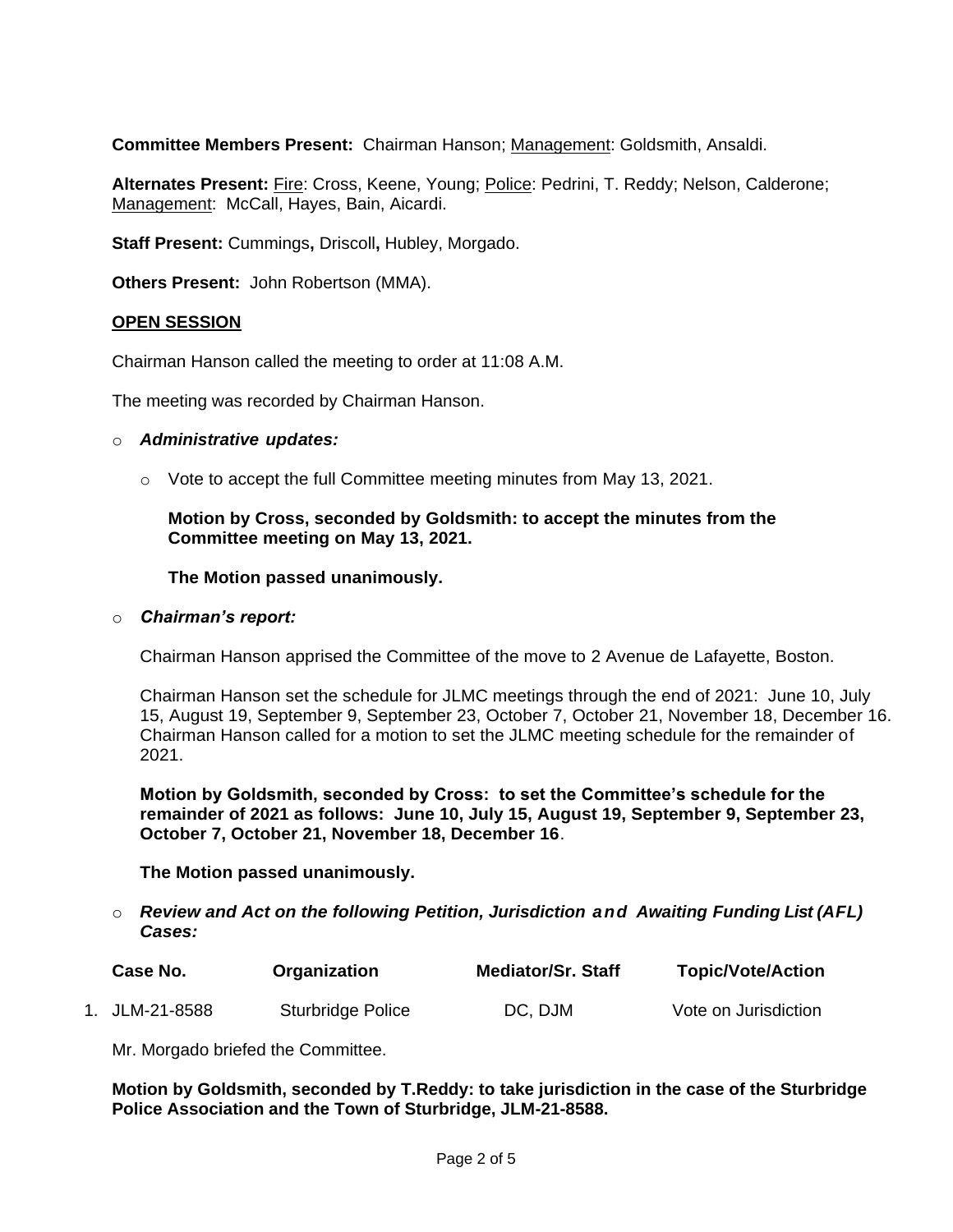**The Motion passed unanimously.**

**Motion by Goldsmith, seconded by T.Reddy**: **to assign the following Committee members to the case of the Sturbridge Police Association and the Town of Sturbridge, JLM-21-8588: Pedrini/Nelson for Police and Anthony Ansaldi for Management or substitutes as so designated and approved by the Police and Management Chairs respectively.**

**The Motion passed unanimously.**

2. JLM-21-8587 Halifax Police DC, GD Vote on Jurisdiction

Mr. Cummings briefed the Committee.

**Motion by T.Reddy, seconded by Goldsmith: to take jurisdiction in the case of the Halifax Association of Police Patrolmen and the Town of Halifax, JLM-21-8587.**

**The Motion passed unanimously.**

**Motion by T.Reddy, seconded by Goldsmith: to assign the following Committee members to the case of the Halifax Association of Police Patrolmen and the Town of Halifax, JLM-21-8587: Perreira/Andrews for Police and Richard Tranfaglia for Management or substitutes as so designated and approved by the Police and Management Chairs respectively.** 

### **The Motion passed unanimously.**

3. JLM-21-8598 Holliston Police DC, GD Vote on Jurisdiction

Mr. Driscoll briefed the Committee.

**Motion by Goldsmith, seconded by T.Reddy: to take jurisdiction in the case of the Holliston Police Association and the Town of Holliston, JLM-21-8598.**

**The Motion passed unanimously.**

**Motion by Goldsmith, seconded by T.Reddy: to assign the following Committee members to the case of the Holliston Police Association and the Town of Holliston, JLM-21-8598: T.Reddy, DeMille for Police and Tony Mazzucco for Management or substitutes as so designated and approved by the Police and Management Chairs respectively.**

**The Motion passed unanimously.**

4. JLM-20-7995 Kingston Police Superiors DC, GD Vote to Arbitration

Mr. Hanson informed the Committee that the union filed a ULP at DLR related to the JLMC's mediation and 3(a) hearing in this case. DLR transferred the case to the JLMC. The Town asked for an opportunity to respond to the ULP and Mr. Hanson further informed the committee that there may possibly be some movement by the Town. Mr. Hanson said that Frank Frederickson requested an opportunity for the town to come up with a counter proposal. As a courtesy to a committee member, Chairman Hanson postponed this item to June 10.

## **No Action.**

5. JLM-21-8390 Nantucket Police Superiors DC, GD Vote to 3(a) Hearing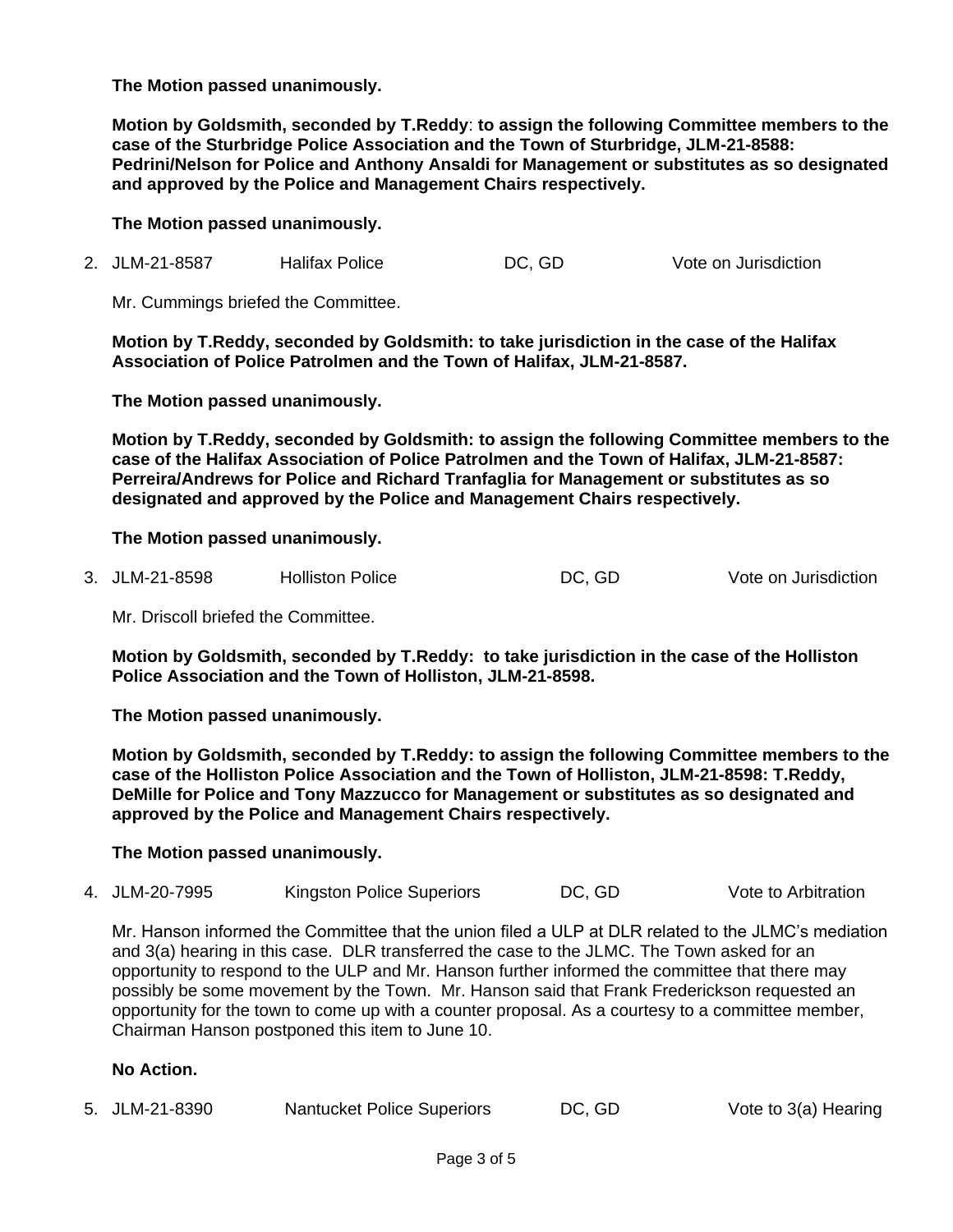Mr. Cummings briefed the Committee.

**Motion by T.Reddy, seconded by Goldsmith: to find that in the matter of the Nantucket Police Superiors MassCOP Local 330A and the Town of Nantucket, JLM-21-8390, the issues have remained unresolved for an unreasonable period of time resulting in the apparent exhaustion of the process of collective bargaining, and that the Committee vote to hold a hearing pursuant to Section 1, subsection 3(a), as set forth in Chapter 589 of the Acts of 1987, with the panel members consisting of Michael Perreira (Labor) and Frank Frederickson (Management), or other Committee members and/or senior staff that may be substituted as necessary by the respective Labor and/or Management Chairs pursuant to the rules, policies, and procedures of the Committee, and any other applicable provisions of law, with said panel to be chaired by John Hanson.**

**The Motion passed unanimously.**

6. JLM-21-8494 Taunton Fire **JOEH, DJM** Vote to 3(a) Hearing

Mr. Morgado briefed the Committee.

**Motion by Keene, seconded by Goldsmith: to find that in the matter of the Taunton Fire Fighters Local 138 IAFF and the City of Taunton, JLM-21-8494, the issues have remained unresolved for an unreasonable period of time resulting in the apparent exhaustion of the process of collective bargaining, and that the Committee vote to hold a hearing pursuant to Section 1, subsection 3(a), as set forth in Chapter 589 of the Acts of 1987, with the panel members consisting of David Keene (Labor) and Dean Mazzarella (Management), or other Committee members and/or senior staff that may be substituted as necessary by the respective Labor and/or Management Chairs pursuant to the rules, policies, and procedures of the Committee, and any other applicable provisions of law, with said panel to be chaired by John Hanson.**

**The Motion passed unanimously.**

| 7. JLM-19-7611 | Somerville Police | DC, GD | Funded/Remove |
|----------------|-------------------|--------|---------------|
|----------------|-------------------|--------|---------------|

Mr. Driscoll briefed the Committee.

**Motion by T.Reddy, seconded by Goldsmith: to remove the case from the Committee's docket as the contract has been funded by the city.**

## **The Motion passed unanimously.**

8. JLM-19-7737 Stoughton Police Superiors DC, GD Funded/Remove

Mr. Driscoll briefed the Committee.

**Motion by T.Reddy, seconded by Goldsmith: to remove the case from the Committee's docket as the contract has been funded by the town.**

## **The Motion passed unanimously.**

9. JLM-20-8021 Falmouth Police DC, GD Funded/Remove

Mr. Driscoll briefed the Committee.

## **Motion by T.Reddy, seconded by Goldsmith: to remove the case from the Committee's docket**